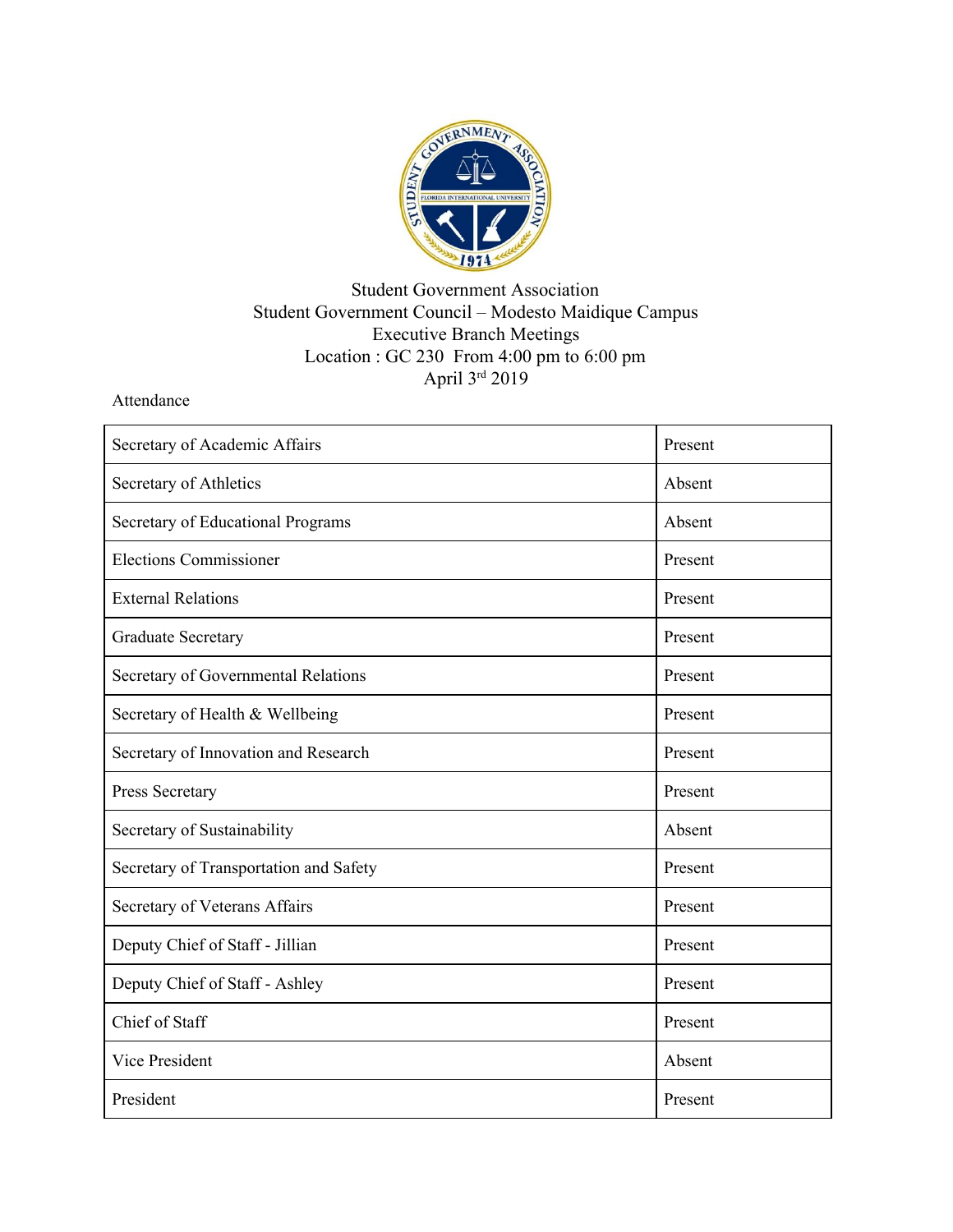- I. Cabinet Reports
	- A. Secretary of Academic Affairs
		- 1. Signed up to attend the Admitted Students Day Will on Saturday.
		- 2. Soon contact Peter to begin making doodles for Recharge for Finals.
	- B. Secretary of Athletics

1.

- C. Secretary of Educational Programs
	- 1. Working on diplomas with office max for interns
	- 2. Shadowing continues next week
	- 3. Interns will be assigned a new person
	- 4. Interns got talent
	- 5. Curriculum
	- 6. Headshots
	- 7. Tips and tricks on linkedin
- D. Elections Commissioner.
	- 1. Voting ends tonight!!
	- 2. Due to some technical difficulties with the online voting, we will have re-voting next week Tuesday and Wednesday.
- E. External Relations
	- 1. Working on the Instagram feed and we have seen improvements.
	- 2. Working on the highlights and creating more stories and posts.
		- a) If you have any ideas or anything you want to promote or post please contact us.
	- 3. Working on the transition documents
- F. Secretary of Health & Wellbeing
	- 1. CAPS is on board with the event Wellness Eco System at the Wellness Center
		- a) Had a meeting with Mariana from Healthy Living and she is on board too.
	- 2. Reschedule meeting with Denise from Student Health Services.
	- 3. Meeting with Amelia on Friday for the end of the semester event
- G. Secretary of Innovation and Research
	- 1. We did the Change Makers Kickoff event at the GC pit
		- a) We received about 160 students.
	- 2. Working on how we can promote more the research conference that is going to be next week Monday.
	- 3. Working with Startup FIU to see how we can create student engagement with around social entrepreneurship and social innovation.
- H. Press Secretary
	- 1. Finished Newsletter with everyone's part and formatted it.
	- 2. Mailed out the newsletter
	- 3. For anyone who is working on a certain initiative and you want to be featured for the cabinet part just let me know.
	- 4. Completing 10 week report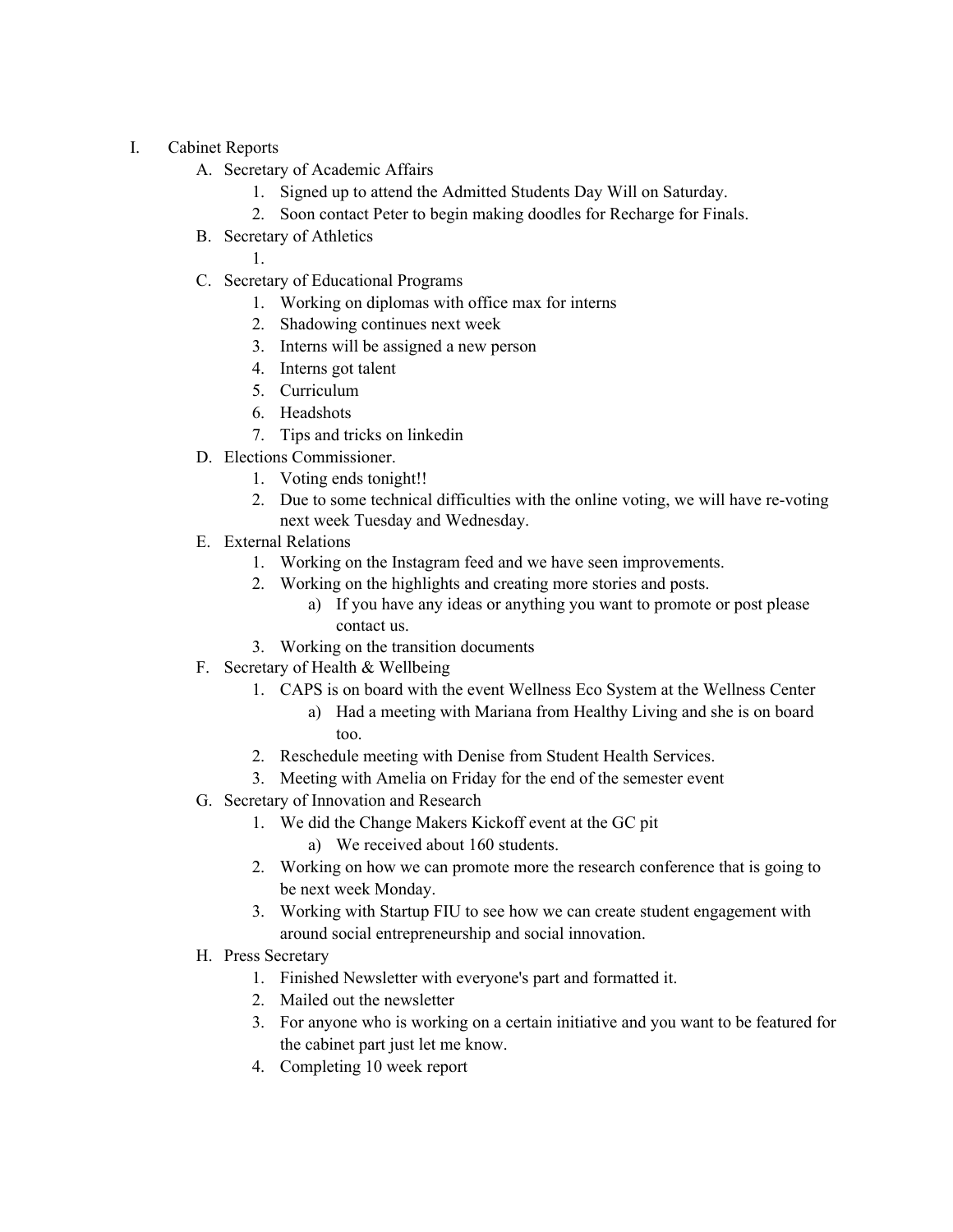- I. Secretary of Sustainability
	- 1. Prepare for Less Stress Fest
	- 2. Making budget for event
	- 3. Talking to potential orgs who can table and help with the event
- J. Secretary of Transportation and Safety
	- 1. Promotional post for disaster volunteers.
	- 2. Meeting with FIU Embrace and P&T to talk about some grievances FIU Embrace has had with some services from P&T.
- K. Governmental Relations
	- 1. I want to work on bringing awareness to let students know to speak out on any bills they want to be heard in session.
- L. Secretary of Veterans Affairs
	- 1. Veterans Diversity Week Event
	- 2. Have been doing meetings for the Veteran Wall
- M. Graduate Secretary
	- 1. Participated in the Review Graduate Academic Integrity Policy meeting.
	- 2. This week was GSAW and it went well
		- a) Will talk with GPSC regarding the absence of some presenters.
- N. Deputy Chief of Staff Jillian
	- 1. Updated the SGA Calendar.
	- 2. Helped assemble #MatterBoxes for One Million Acts of Good
- O. Deputy Chief of Staff Ashley
	- 1. Working on promoting different events on social media.
	- 2. Helped Peter and FIU Food Life with packing boxes for the food pantry.
	- 3. Working on scheduling a photoshoot for next week after elections are over.
	- 4. Scheduling a photoshoot with Angel and Mitra for GSAW as well as for Sam for the Veterans Parking achievement.
	- 5. Waiting on shirt design from publications for the athletics event.
- P. Chief of Staff
	- 1. Staffing for Admitted Students Day
		- a) We are expecting to engage around 2,000 students
		- b) Will be having tours and resource fairs that day
		- c) Campus Life Expo in front of the Convocation Center
	- 2. Please send in your 10 weeks report.
	- 3. Finalization of the Transition Document.
- Q. Vice President
- 1. R. President
	- 1. End of the year celebration around April
		- a) Once details are finalized I will be sending out the information.
		- 2. BOT meeting April 14th
		- 3. Thing are moving along with the Engineering Center
			- a) Working with the DEAN and Vice President Ortiz to finalize pantherization process.
			- b) Microwaves are to be purchased